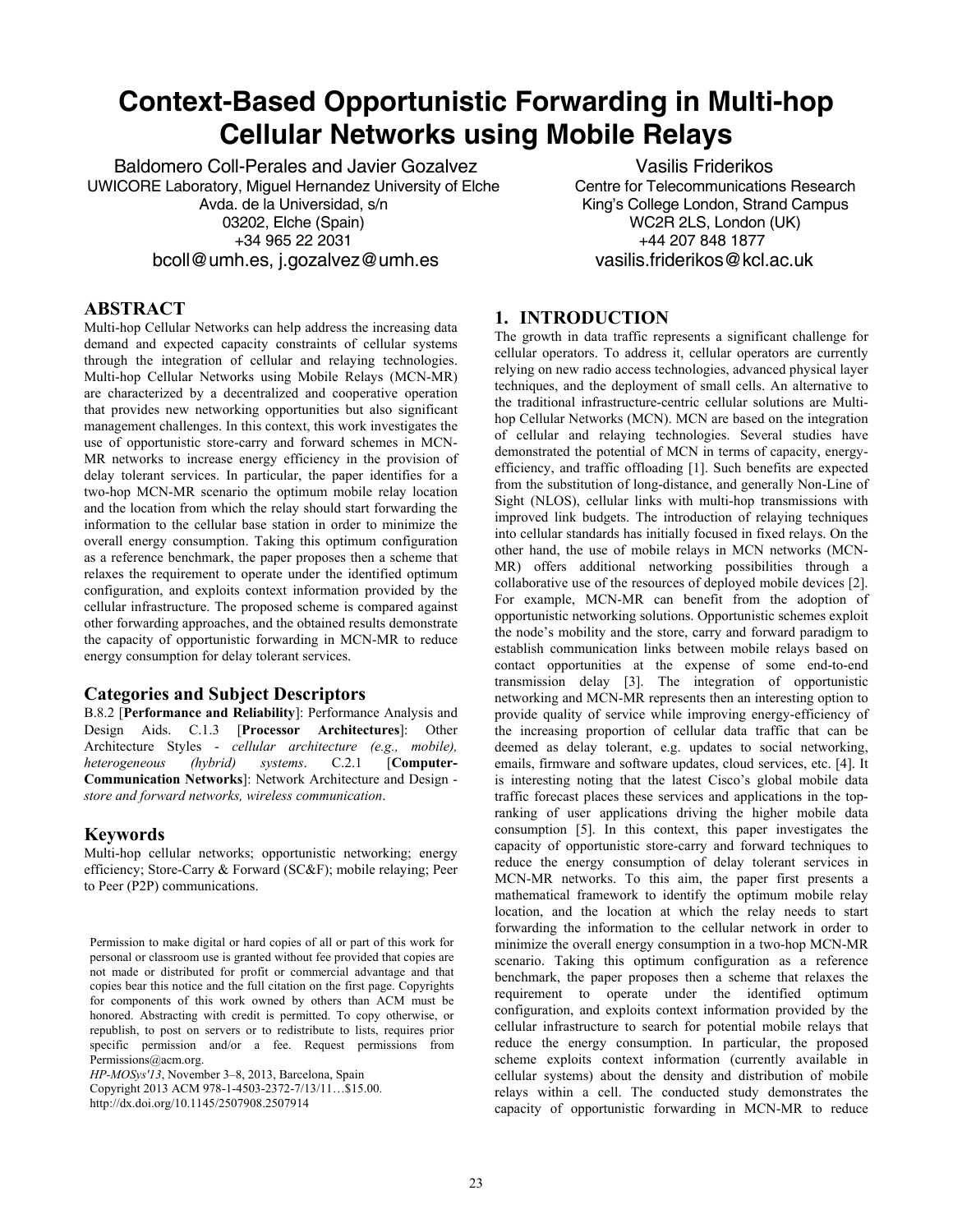energy consumption for delay tolerant services, and the benefits achieved by the proposed context-based scheme compared to other forwarding approaches.

#### **2. RELATED WORK**

Several studies have investigated the impact of mobile relaying and opportunistic networking into energy consumption. The work presented in [6] considers a scenario where a cell is divided into concentric rings, and only mobile devices inside the inner-most ring are allowed to send data to the cellular base station. On the other hand, mobile relays located in outer rings are in charge of relaying data to inner rings. The study shows it is possible to reduce the energy consumption with an adequate selection of the rings' size. In opportunistic networks, multi-hop routes are established based on connectivity opportunities and the mobile nodes' inter-contact time. If no suitable forwarding opportunity exists, the mobile nodes can store the message until such opportunity arises. The study reported in [7] showed that this store, carry and forward approach can reduce the energy consumption despite an increase in the transmission delay. The benefits of integrating MCN and opportunistic networking are discussed in [4], where the authors present novel routing policies that use information about the relays' mobility to reduce energy consumption [8], increase spatial capacity, reduce co-channel interference, balance the load across cells, and switch-off lowutilization base stations [9]. The authors derive the opportunistic routing policies by formulating a finite space-time network graph where the vertexes represent the location of the mobile relays with time, and the edges the transmission links. The resulting network graph includes all possible routes for forwarding information towards a cellular base station. The authors show that the energy-efficiency benefits achievable with the integration of cellular and opportunistic communications increase with the time available to transmit the information towards the destination node. The study is further extended in [10] where the authors highlight the importance of considering the power consumption of storage units in mobile relays for the study of opportunistic networks.

# **3. OPTIMUM OPPORTUNISTIC FORWARDING IN MCN-MR NETWORKS**

The previous studies have demonstrated the energy benefits resulting from the integration of opportunistic store-carry and forward mechanisms in cellular networks at the expense of some possible end-to-end transmission delays. Such integration offers the possibility for mobile devices to delay the transmission of the information to the base station. In the case of delay tolerant services, a key aspect is then how to manage the available time to achieve the desired outcome, which in the case of this study is to reduce the energy consumption.



**Figure 1. 2-hop opportunistic MCN-MR scenario.** 

Building from the existing results, this paper goes a step further to identify the optimum mobile relay location and the location at which the relay needs to start forwarding the information to the cellular base station in order to minimize the overall energy consumption. To this aim, the paper considers the processes involved in the integration of opportunistic and cellular communications: selection of the mobile relay node, store-carry and forward process, and the cellular communication with the base station. The paper focuses on a two-hop MCN-MR scenario in which the Source Node (SN) is static and wants to transmit information to the Base Station (BS) using a Mobile Relay (MR) with store, carry and forward capabilities; Figure 1 illustrates the scenario under study. In this context, the time needed to transmit the information from the SN to the BS is computed based on: 1) the time needed for the ad-hoc transmission from SN to MR (*P2P*   $tx$ ), 2) the time that the MR stores and carries the information (*Store-carry & Forward*), and 3) the time needed by the MR to transmit the information to the BS (*Cellular tx*). It is important noting that estimating the time needed to transmit the information from the SN to the BS requires determining the location of the MR when the P2P and cellular transmissions start. This section focuses then on estimating these two locations with the final objective to reduce the total energy consumption.

The process to minimize the total energy consumption is conducted following a multi-objective constrained optimization problem. To this aim, the objective function shown in (1) has been defined together with two constraints (eq. 2 and 3) and the requirement that the BS receives the information before a deadline *T* that is service dependent (eq. 4). This deadline is discretized in (1) as  $\{\tau_0, \tau_1, \ldots, \tau_r\}$ . The objective function (1) is defined considering the energy consumed by the processes involved in 2-hop opportunistic MCN-MR communications (see Figure 1): the *P2P*  $tx \text{ } \textcircled{1}$ , the *Store-carry & Forward* process  $\textcircled{2}$ 

and the *Cellular tx* 
$$
\bigcirc
$$
.  $\sum_{\tau=\tau_0}^{\tau_{b-1}} E_{adhoc} (d_{SN-MR}, \tau)$  in (1) represents the

energy consumed in the P2P ad-hoc transmission between the SN and MR nodes within the time interval  $\{\tau_0, \tau_1, \ldots, \tau_{b-1}\}$ , and considering that the SN and MR nodes are separated by  $d_{SN-MR}$  at *τ*.  $P_R$ ,  $P_W$  and  $P_{IDLE}$  refer to the power consumed in the process to store and carry information on mobile devices. These three

variables are defined in Section 3.1. 
$$
\sum_{\tau=\tau_c}^{\tau_{c+m}} E_{cell}(d_{MR-BS}, \tau)
$$

represents the energy consumed in the cellular transmission between the MR and the BS within the time interval  $\{\tau_c, \tau_{c+1}, \ldots, \tau_{c+n} \}$ *τc+m*}, and considering that the MR and BS nodes are separated by *dMR-BS* at *τ*. The objective function includes two constraints for the message (of size  $F$ ) to be completely transmitted in the P2P (eq. 2) and cellular (eq. 3) transmissions. *Thr*<sub>adhoc</sub> and *Thr*<sub>cell</sub> represent the P2P and cellular transmission rates respectively. Constraint (4) ensures the communication processes are conducted before the deadline *T*.

$$
o.f: \min\left(\sum_{\substack{\tau= \tau_0,\ldots,\tau_r\\ \tau=\tau_r,\ldots,\tau_r\\ \tau=\tau_r,\ldots,\tau_r\\ \vdots\\ \tau_{\text{c}}\in \tau_r\\ \vdots\\ \tau_{\text{c}}\in \mathbb{Z}}} (E_{\text{cal0}}(d_{\text{SN-MR}},\tau)+\tau\cdot(P_{\text{R}}+P_{\text{W}})) + \newline O\left(\sum_{\tau= \tau_0,\ldots,\tau_r\in \mathbb{Z}}\tau\cdot P_{\text{RUE}}+ \newline O\left(\sum_{\tau= \tau_1,\ldots,\tau_r\in \mathbb{Z}}\tau\cdot P_{\text{RUE}}\right)\right) \right) \tag{1}
$$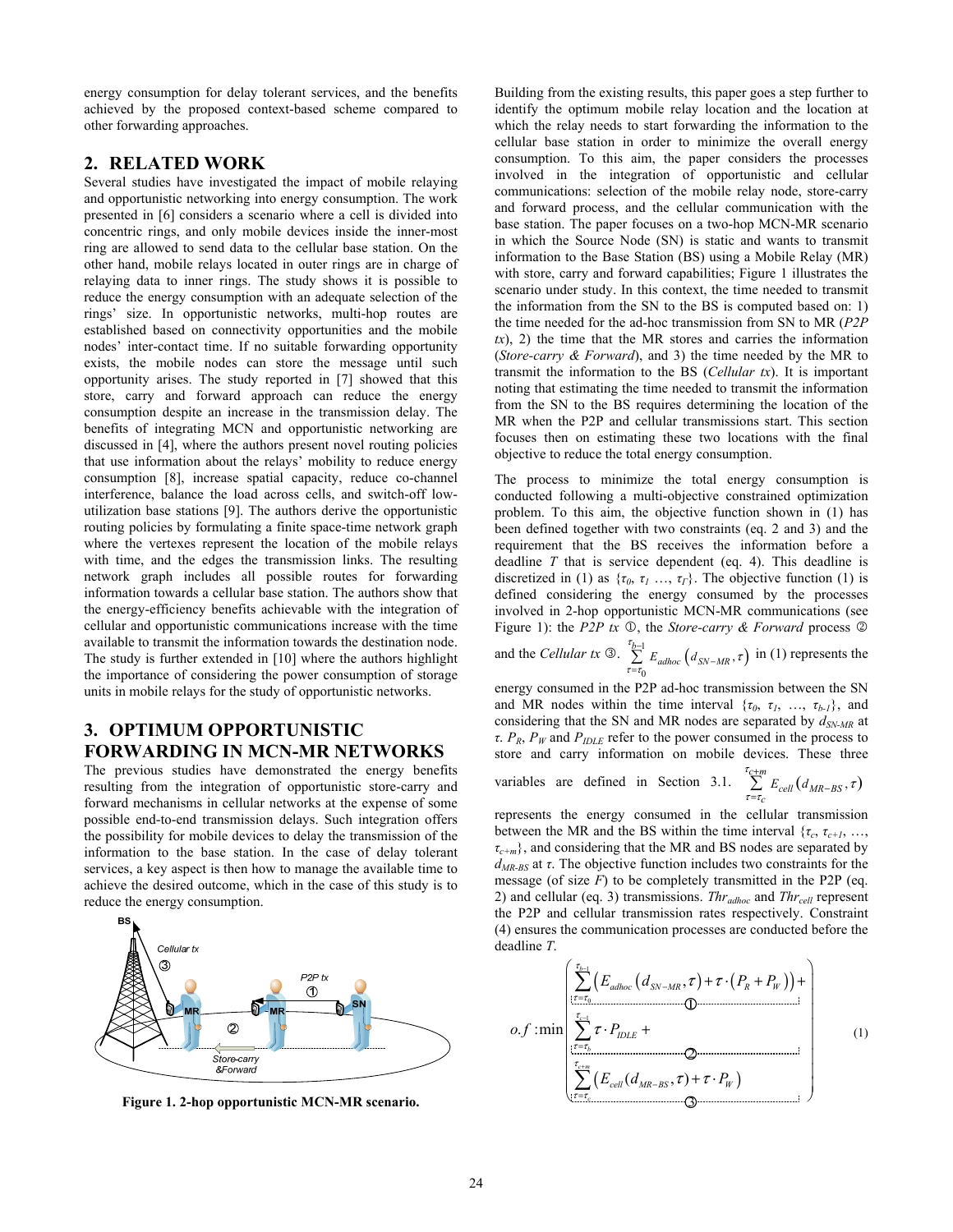$$
st: \sum_{\tau=\tau_0}^{\tau_{b-1}} Thr_{adhoc} \left( d_{SN-MR} \right) \cdot \tau \ge F \tag{2}
$$

$$
\sum_{\tau=\tau_c}^{\tau_{c+m}} Thr_{cell}(d_{MR-BS}) \cdot \tau \ge F \tag{3}
$$

$$
0 \le \tau_{0} < \tau_{b-1} < \tau_{b} \le \tau_{c-1} < \tau_{c} < \tau_{c+m} \le T \tag{4}
$$

Following the previous discussion, identifying the optimum mobile relay location (*Opt\_Xi*) and the location at which the relay needs to start forwarding the information to the cellular network (*Opt Y<sub>i</sub>*) in order to minimize the overall energy consumption, is equivalent to finding  $\tau_{b-l}$ ,  $\tau_{c-l}$  and  $\tau_{c+m}$  in (1). In this context, the optimization process  $(\vartheta)$  could be summarized as follows:

$$
[\tau_{b-1}, \tau_{c-1}, \tau_{c+m}, Opt\_X_i, Opt\_Y_i] =
$$
  
\n
$$
\vartheta(F, T, Thr_{\text{adloc}}, Thr_{\text{cell}}, E_{\text{adloc}}, E_{\text{cell}}, P_R, P_W, P_{\text{IDE}})
$$
\n(5)

#### **3.1 Estimation of the energy consumption**

Following the study presented in [8], the energy consumed in the ad-hoc  $(E_{adhoc})$  and cellular  $(E_{cell})$  transmissions can be expressed as follows:

$$
E(d) = \begin{cases} (e_r + e_t + e_{LOS} \cdot d^2) \cdot Thr & \text{if } d < d_{brake} \\ (e_r + e_t + e_{MP} \cdot d^4) \cdot Thr & \text{if } d \ge d_{brake} \end{cases}
$$
 (6)

where  $e_t$  and  $e_r$  represent the energy consumption per bit in the transmitter and receiver electronics respectively, and *Thr* is the transmission rate (*Thr<sub>adhoc</sub>* or *Thr<sub>cell</sub>*). The distance between the transmitter and receiver is *d*, and  $d_{brake} = 4\pi h_T \cdot h_R/A$  is the critical distance  $(h_T$  and  $h_R$  are the transmitter and receiver antenna heights, and *Λ* is the carrier wavelength, all of them in m). For *d* <  $d<sub>brake</sub>$ , the parameter  $e<sub>LOS</sub>$  represents the energy consumption per bit with Line-of-Sight (LOS) propagation conditions.  $e_{MP}$  is the energy consumption per bit under MultiPath (MP) fading conditions for  $d \geq d_{brake}$ .

The energy consumed by the store and carry process is also considered in the optimization process following the conclusions reached in [10]. Mobile devices automatically store data packets received from the wireless interface in the DRAM storage unit. The information could be transferred to internal units such as NAND flash if considered appropriate given their lower energy consumption (the time that the information is stored, and the transfer speed and power cost are factors to evaluate). However, the information needs to be transferred back to the DRAM when the mobile device starts the forwarding process. This work considers that the information is always transferred from DRAM to NAND flash<sup>1</sup>. The power state transitions of the two storage units during these processes are depicted in Figure 2 [10]. *PR* includes the power consumed by the DRAM and NAND flash when these storage units Read (*R*) and Write (*W*) the information, as well as the power consumed for transferring the information from DRAM to NAND flash (*Transf\_DF*).  $P_{IDLE}$  includes the power consumed by the NAND flash that is storing the information in *Idle* state, and the power consumed by the DRAM that is in *Idle\_self-refresh* state. Finally,  $P_W$  is the power consumed by the two storage units when they transfer the information back to the DRAM for transmission.

1



**Figure 2. Transition states of the storage units as a function of the time when the information is transferred from DRAM to FLASH memories, and sent back to DRAM.** 

The P2P tx ( $\circled{1}$ ) part of the objective function (1) includes  $P_W$  and *PR*. These two variables represent the storage power consumption at the SN while transmitting the information, and at the MR while receiving it during the time that the ad-hoc transmission takes place, i.e. within the time interval  $\{\tau_0, \tau_1, \ldots, \tau_{b-l}\}$ . Part  $\circledcirc$  of (1) includes *PIDLE*, which represents the power consumption at the MR when it stores and carries the information. This process takes place within the time interval  $\{\tau_b, \tau_{b+1}, \ldots, \tau_{c-1}\}$ . Part  $\circled{0}$  of (1) represents the cellular transmission from the MR to the BS. This part includes then the storage energy consumption for transmitting the information ( $P_W$ ) during the time interval { $\tau_c$ ,  $\tau_{c+1}$ ,  $\ldots, \tau_{c+m}$ .



**Figure 3. Optimum and suboptimum configurations in 2-hop opportunistic MCN-MR communications.** 

## **4. CONTEXT-BASED OPPORTUNISTIC FORWARDING**

The optimization process presented in Section 3 allows identifying the optimum location of the MR and the optimum location at which the MR should start forwarding the information to the BS in order to minimize the overall energy consumption. The overall energy consumption computed when a MR is found at the identified optimum location can be used to establish an energy-efficiency performance bound. However, in a practical setting, it can happen that a MR cannot be found at the identified optimum location in the corresponding time instant, which has an impact on the overall energy consumption. In this case, alternative approaches are needed to select the MR. This section presents then a suboptimum opportunistic forwarding solution to select the MR taking as reference point the optimum location identified in Section 3. The solution leverages the optimization framework presented in (1)-(4), but increases the search area where to look for potential MRs around the optimum MR location identified in Section 3. Figure 3 represents the 2-hop opportunistic MCN-MR

<sup>1</sup> It is out of the scope of this paper to determine when it is worth transferring data from DRAM to NAND.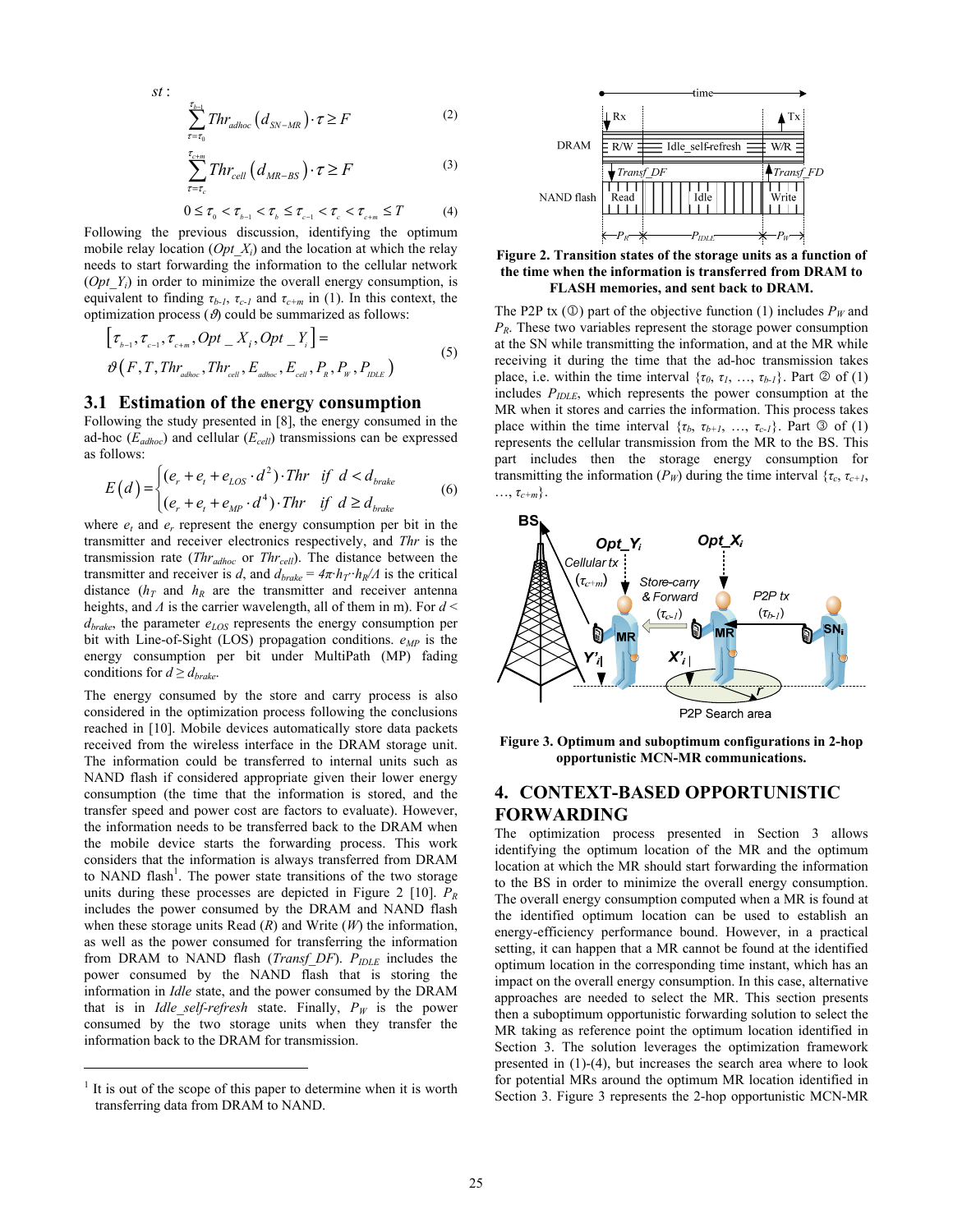scenario considering the optimum configurations identified in Section 3, and the new suboptimum approach that increases the area where to look for a MR. For the optimum configuration, the *P2P tx* (that is completed in the time instant  $\tau_{h-1}$ ) takes place from  $SN_i$  to a MR located at  $Opt_X X_i$ . The MR stores and carries the information from *Opt\_Xi*, and initiates the *Cellular tx* at time instant  $\tau_{c-1}$  when reaching the *Opt\_Y<sub>i</sub>* location. The cellular transmission finishes at time instant *τc+m*. In the suboptimum case,  $SN_i$  is not able to find a MR at the desired location (*Opt X<sub>i</sub>*), and looks for potential MRs around *Opt X<sub>i</sub>*. *r* represents the radius of the search area around  $Opt\ X_i$  (additional details are presented below).  $SN_i$  might then find a MR within this search area at the suboptimum location  $X'_{i}$ . If the SN finds more than one MR within the search area, it would select the one that is closer to the optimum location *Opt\_Xi* (if several MRs are available at the same minimum distance to the optimum location, one of them is chosen randomly). Figure 3 also represents the locations at which the *P2P tx*  $(X'_i)$  and *Cellular tx*  $(Y'_i)$  would take place in the case of the suboptimum approach.

#### **4.1 Search area for potential MRs**

The area where to look for potential MRs around the identified optimum MR location has to fulfill two conditions. First, the search area should guarantee with certain probability the presence of at least one MR. To this aim, this paper proposes to exploit context information provided by the cellular network, in particular, statistical information about the spatial density and distribution of mobile nodes within the cell. The second condition is that the BS must still receive the complete data before the deadline *T* despite the suboptimum location of the MR*.* This condition must be satisfied for any possible MR location within the search area. It might then happen that the search area is so large that the end-to-end MCN-MR transmission cannot be completed before the deadline *T*. This may be due for example to a significant increase of the *P2P tx* time when the distance from SN to the suboptimum MR is much larger than the distance from SN to the optimum MR. It might also happen that the distance between the suboptimum MR and SN exceeds the *P2P tx* radio coverage limit. If the two conditions established for determining the MR search area are not fulfilled, a satisfactory opportunistic MCN-MR transmission is considered unfeasible, and the SN directly transmits the information to the cellular BS through a traditional single-hop cellular link.

As established in the 3GPP reference system scenarios, mobile devices are considered to be uniformly distributed within a cell [11]. In this case, the probability to find at least one MR around the identified optimum location  $(Opt_X)$  can be calculated as follows [12]:

$$
P_{Opt\_X_i} = P\left(x > 0; \frac{\mu}{R} \cdot \phi\right) = 1 - P\left(x = 0; \frac{\mu}{R} \cdot \phi\right) =
$$
  

$$
1 - \frac{\left(\frac{\mu}{R} \cdot \phi\right)^0 \cdot \exp\left(-\frac{\mu}{R} \phi\right)}{0!} = 1 - \exp\left(-\frac{\mu}{R} \phi\right), \ \forall \, Opt\_X_i \in (1, ..., R)
$$
 (7)

where  $\mu$  represents the average number of MRs uniformly distributed within a cell of radius  $R$ , and  $\varnothing$  corresponds to the diameter of the search area.

It is important noting that the expression in (7) is valid for any *Opt X<sub>i</sub>* location within the cell. The radius *r* around *Opt X<sub>i</sub>* that guarantees with probability  $\delta$  the presence of at least one MR (8) can then be expressed as shown in (9):

$$
P_{Opt\_X_i} = 1 - \exp\left(-\frac{\mu}{R}\phi\right) = \delta
$$
 (8)

$$
r = \frac{R \cdot \ln(1-\delta)}{-2 \cdot \mu} \quad \text{iff} \quad \exists \left[ X'_{i}, Y'_{i}, \ldots \right] = \underset{\forall X'_{i} \in o(Opt_{-}X_{i}, r)}{\arg \min} \left( \vartheta(\ldots) \right) \tag{9}
$$

considering that the diameter of the search area (*Ø*) is equal to 2*r*.

As shown in (9), the radius *r* that guarantees the presence of at least one potential MR around the optimum MR location is proportional to the cell radius *R* and inversely proportional to the spatial density of MRs within the cell *μ/R*. In addition, *r* increases with the probability  $\delta$  guaranteeing the presence of at least one MR in the search area. It is important noting that the derived radius *r* represents the radius of the search area where to look for potential MRs if and only if (*iff*) the condition shown in (9) is also fulfilled. The condition requires that there exists a solution  $([X', Y', \dots])$  of the optimization problem ( $\vartheta$ ) presented in (1)-(4) for every possible location of the MR (*X'i*) within the search area. If this condition is met, it is possible to define the search area for potential MRs *o(Opt\_Xi, r)* centered in *Opt\_Xi* (location of the optimum MR) and with radius *r*. If there is any MR location within  $o(Opt\ Xi, r)$  where it is not possible to derive a solution of the optimization problem, the SN will transmit the information directly to the BS through a traditional single hop cellular link. On the other hand, if several MRs are found within the search area, SN will select the one closer to the optimum MR location *Opt\_Xi*.

## **5. EVALUATION ENVIRONMENT**

The performance of the proposed optimum and context-based opportunistic forwarding schemes in MCN-MR is evaluated in the scenario characterized by the parameters summarized in Table 1. The evaluation reported in this section considers HSPA at 2.1GHz for the cellular transmissions and IEEE 802.11g at 2.4GHz for the P2P ad-hoc transmissions<sup>2</sup>. It is important noting that the conclusions of the study are not dependent on the selected radio access technologies; the selection is based on the availability of models for both technologies. In fact, the study could be reproduced or adapted to other radio access technologies.

The cellular operation is adapted based on the experienced channel conditions using Adaptive Modulation and Coding (AMC) schemes. Following the model reported in [14], the cellular transmission rate of the communication from MR to BS is modeled as follows:

$$
Thr_{cell}(d) = K \cdot C \cdot \log_2(M(d)) \cdot BW \tag{10}
$$

where *BW*, *M* and *C* represent the bandwidth, modulation constellation size and coding rate, respectively. *M* and *C* are selected according to the distance between the mobile device and the BS (the higher the distance, the lower the signal strength, and more robust modulation and coding schemes are needed). In this study, we consider seven possible combinations of modulation and coding schemes with a maximum transmission rate of 7Mbps. *K* represents an attenuation factor that limits the cellular data rate, and includes, among others, the effect of transmission failures, retransmissions, and interference [14].

1

It is interesting noting that 3GPP is recently considering 802.11 technologies as an alternative to cellular ones (e.g. LTE-Direct) for D2D communications in order to offload cellular traffic [13].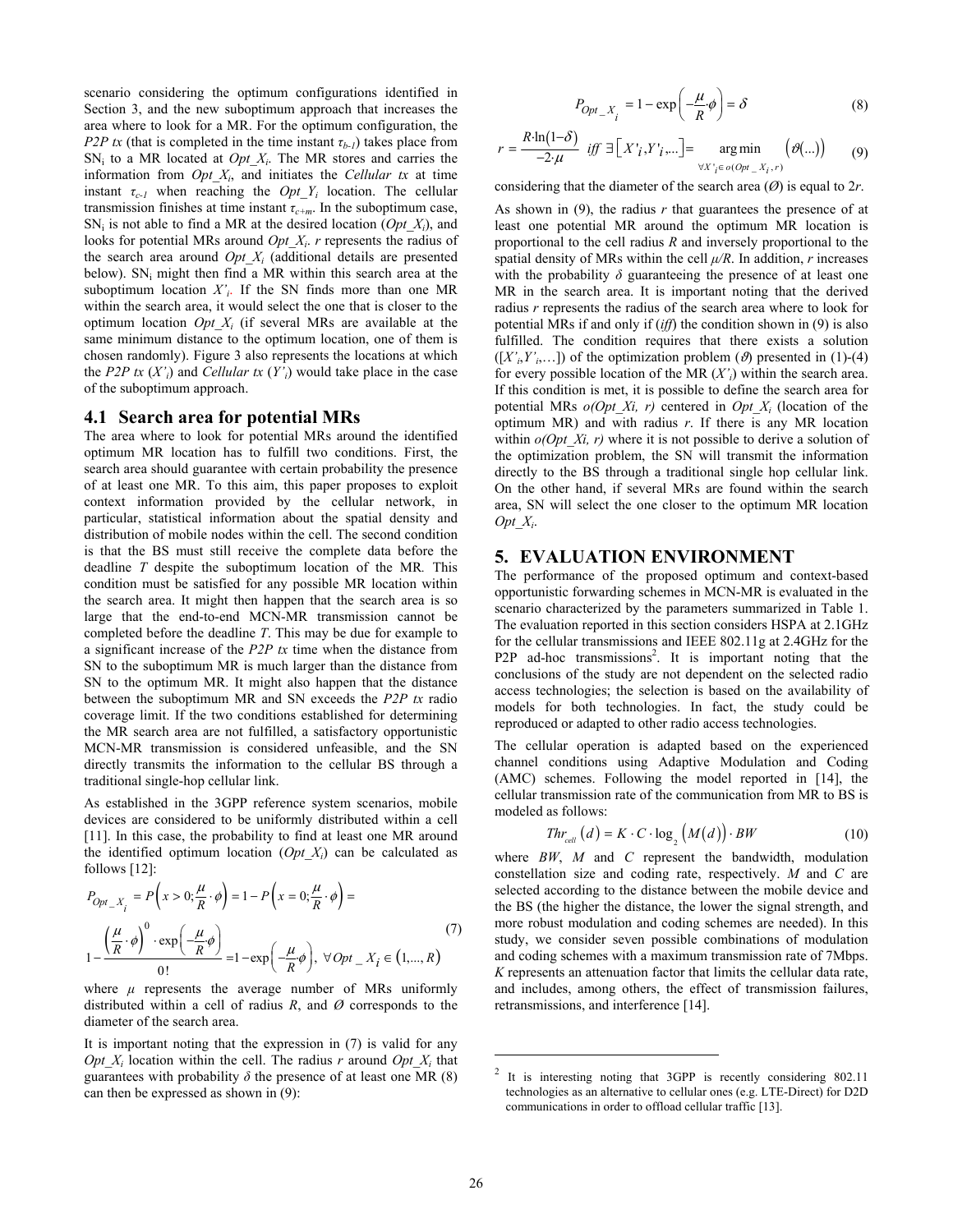**Table 1. Scenario parameters** 

| Parameter                                                              | Description                                                                                                                        | Value                                                                         |
|------------------------------------------------------------------------|------------------------------------------------------------------------------------------------------------------------------------|-------------------------------------------------------------------------------|
| $\overline{F}$                                                         | Message size                                                                                                                       | 10Mb                                                                          |
| T                                                                      | Transmission deadline                                                                                                              | 40s                                                                           |
| $\boldsymbol{R}$                                                       | Cell radius                                                                                                                        | 1000m                                                                         |
| λ                                                                      | Spatial MR densities: MRs<br>per m                                                                                                 | $\{0.1, 0.05\}$                                                               |
| $\delta$                                                               | Probability to guarantee the<br>presence of at least one MR<br>in the search area                                                  | ${0.8, 0.9}$                                                                  |
| AMC                                                                    | Available modulation<br>and<br>coding schemes                                                                                      | BPSK $(r=1/3)$<br>OPSK $(r=1/3)$ ,<br>1/2, 2/3<br>16QAM $(r=1/2,$<br>2/3, 5/6 |
| Max UL Thr                                                             | Maximum UL tx rate                                                                                                                 | 7Mbps                                                                         |
| BW                                                                     | System bandwidth                                                                                                                   | 10MHz                                                                         |
| $e_t, e_r$                                                             | Energy consumed per bit by<br>the transmitter/receiver<br>Antenna height of the SN,<br>$h_{SN}$ , $h_{MR}$ , $h_{RS}$<br>MR and BS |                                                                               |
|                                                                        |                                                                                                                                    |                                                                               |
| v                                                                      | Mobile speed                                                                                                                       | 2m/s                                                                          |
| <i>DRAM</i><br>$P_{R}$<br>$P_W$ , $P_{\text{Idle}}$                    | DRAM power consumed<br>for Reading, Writing and in<br>Idle self-refresh state                                                      | 252mW,<br>252mW,<br>1.35mW                                                    |
| NAND Eff <sub>Read</sub> ,<br>Eff <sub>Write</sub> , P <sub>Idle</sub> | NAND efficiency<br>for<br>Reading and Writing, and<br>Idle<br>Power consumed in<br>state                                           | $1.83 \text{nJ/b}$ ,<br>$11.92nJ/b$ ,<br>$0.4m$ W                             |
| Trans DF,<br>Transf EF                                                 | Transfer speed from the<br>DRAM to the NAND flash<br>and vice versa                                                                | $4.85$ MiB/s,<br>927.1 KiB/s                                                  |

Based on the model reported in [15], the IEEE 802.11g transmission rate for the P2P ad-hoc communication from SN to MR can be expressed as follows:

$$
Thr_{\text{adhoc}}(d) = DataRate(d) \cdot Eff \cdot (1-PER(d)) \tag{11}
$$

where *DataRate*, *PER* and *Eff* represent the ad-hoc IEEE 802.11g transmission mode, Packet Error Ratio and channel efficiency, respectively. *d* is the distance between the transmitter and receiver. IEEE 802.11g defines twelve possible combinations of modulation and coding schemes that result in the set of data rates: {54, 48, 36, 24, 18, 12, 9, 6; 11, 5.5, 2, 1} Mbps. The data rate control algorithm dynamically selects the IEEE 802.11g data rate based on the link quality conditions. The IEEE 802.11g *DataRate*  model used in this study has been empirically derived by the authors [16]:

DataRate
$$
DataRate\left(d\right) = \begin{cases} 54 & d < 78.47m \\ \frac{1}{78.47} - \frac{1}{270.85} & 78.47m \le d < 270.85m \\ 0 & 270.85 \le d \end{cases}
$$
 (12)

 $\sqrt{ }$ 

 (12) indicates that the IEEE 802.11g *DataRate* is set to 54Mbps at short distance. More robust data rates are then used with increasing distances. The IEEE 802.11g *PER* model has also been empirically derived [16]:

$$
PER(d) = \frac{0.75}{1 + \exp(-0.019(d - 115.15))}
$$
(13)

(13) indicates that the PER augments with the distance (*d*) between transmitter and receiver (despite using more robust modulation and coding schemes), although an upper PER limit (0.75) is reached. The IEEE 802.11g channel efficiency (*Eff*) represents the effective time that the 802.11g channel is used to transmit information data, and depends on the transmission time of data packets  $(t_d)$  and ACK packets  $(t_{ack})$ , the contention period  $(t_{cont})$ , and the inter-frame guard times (DIFS and SIFS) [15]:

$$
Eff = \frac{t_d}{DIFS + t_{cont} + t_d + SIFS + t_{ack}}
$$
(14)

The energy consumption values for the DRAM and NAND flash storage units have been obtained from [17] and [18] respectively. The energy consumption per bit in the transmitter and receiver electronics ( $e_t$  and  $e_t$ ), and the energy consumed for transmitting under LOS and MP conditions, have been obtained from [8]. The file that the static SN needs to upload to the BS has a nominal size of 10Mb, and the time available to complete the transmission has been set to 40s [4]. The scenario considers that the MRs are in line with the SN, and moving towards the BS with a speed of 2m/s. Different spatial densities of MRs within a cell have been simulated. The evaluation of the proposed schemes is conducted for all possible distances between SN and BS.

#### **6. PERFORMANCE EVALUATION**

Tables 2 and 3 compare the average energy consumption of traditional single-hop cellular transmissions and the optimum configuration (Section 3), with that obtained with the proposed context-based opportunistic forwarding scheme (Section 4). The results depicted in Tables 2 and 3 correspond to average values obtained for all possible locations of SN within a cell. The obtained results clearly demonstrate that the proposed contextbased opportunistic forwarding scheme significantly reduces the energy consumption compared to single-hop cellular communications. In fact, Table 2 shows that, on average, singlehop cellular communications increase by more than 200% the energy consumption with respect to context-based opportunistic forwarding. The significant energy-savings of the context-based opportunistic proposal are achieved without sacrificing the endto-end transmission deadline. When compared to the optimum configuration (Table 3), only a slight degradation of the energy performance is observed with the context-based opportunistic forwarding scheme (designed for a practical implementation). In fact, optimum configurations only reduce the energy consumption of the context-based proposal by approximately 5 to 12%.

**Table 2. Increase in average energy consumption of single-hop cellular communications with respect to opportunistic schemes** 

|                | $\lambda = 0.1$ MRs/m |                | $\lambda = 0.05$ MRs/m |                |
|----------------|-----------------------|----------------|------------------------|----------------|
| Technique      | $\delta = 0.9$        | $\delta = 0.8$ | $\delta = 0.9$         | $\delta = 0.8$ |
| Context Opp.   | 228.1%                | 214.4%         | 215%                   | 199.6%         |
| MR close BS    | 61.1%                 |                | 87.0%                  |                |
| MR close SN    | 49.9%                 |                | 49.7%                  |                |
| Full Knowledge | 244.2%                |                | 236.1%                 |                |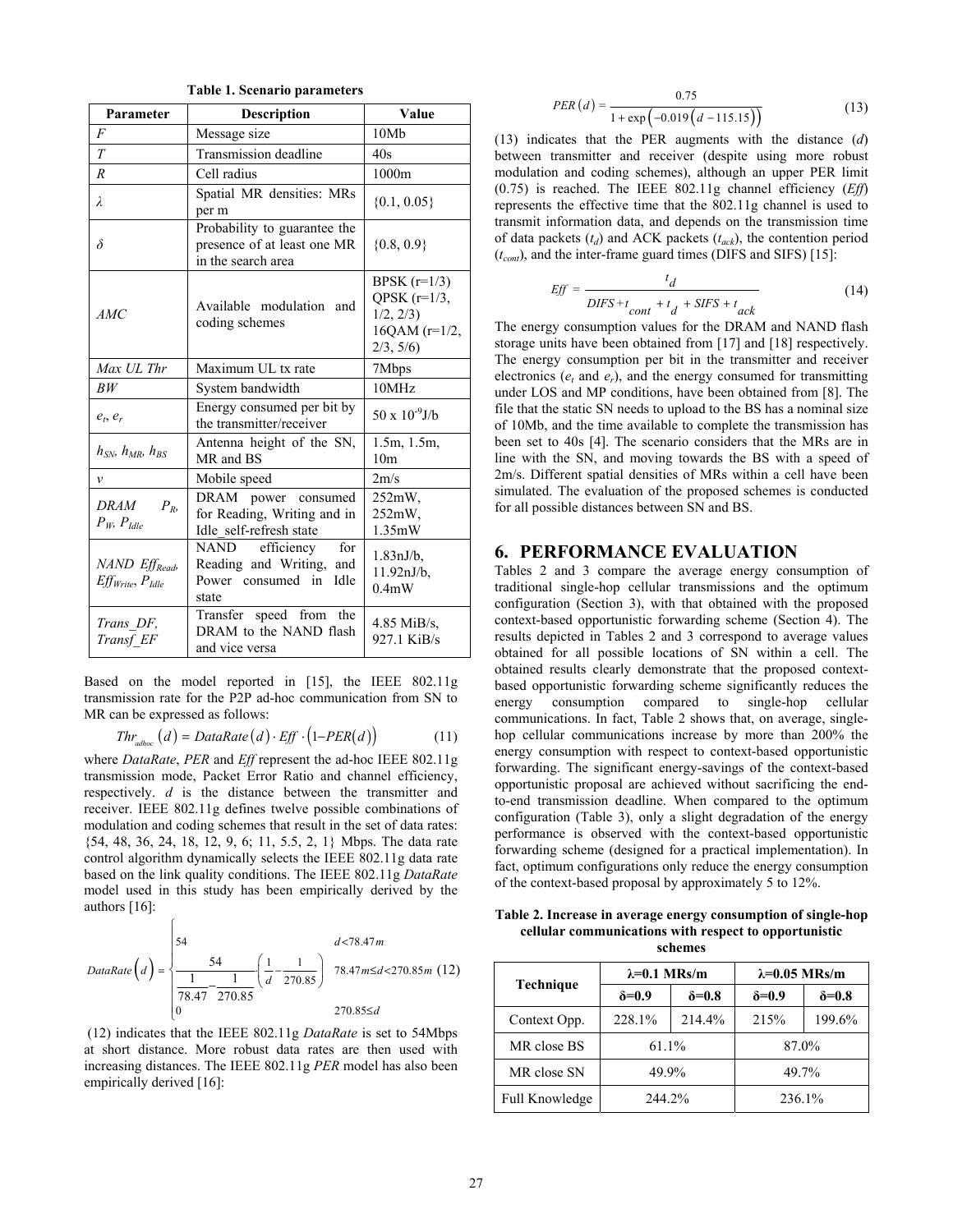|                | $\lambda = 0.1$ MRs/m |                | $\lambda = 0.05$ MRs/m |                |
|----------------|-----------------------|----------------|------------------------|----------------|
| Technique      | $\delta = 0.9$        | $\delta = 0.8$ | $\delta = 0.9$         | $\delta = 0.8$ |
| Context Opp.   | 5.3%                  | 8.7%           | 8.5%                   | 12.4%          |
| MR close BS    | 53.1%                 |                | 46.7%                  |                |
| MR close SN    | 52%                   |                | 51.9%                  |                |
| Full Knowledge | 1.5%                  |                | 3.5%                   |                |

**Table 3. Reduction in average energy consumption of the optimum configuration with respect to opportunistic schemes** 



**Figure 4. CDF of the distance between the MR selected by the context-based opportunistic scheme and the optimum location of an MR to minimize the total energy consumption.** 

To understand the differences observed between the optimum configuration and the context-based opportunistic scheme, it is interesting to analyze the operation of the context-based approach. Figure 4 shows the distance between the MR selected by the context-based approach, and what would be the optimum location of an MR to minimize the total energy consumption following the optimization process presented in Section 3. Such distance is represented in Figure 4 by means of a Cumulative Distribution Function (CDF). The results depicted in Figure 4 show that, in the case of  $\delta=0.9$ , the probability that it is not possible to find a potential MR at the exact optimum location (distance equal to 0 in the figure) can be higher than 95% (90% in the case of  $\delta$ =0.8). The fact that it is generally not possible to find a MR at the exact optimum location explains why the contextbased opportunistic scheme cannot reach the exact same energy consumption levels as those obtained for the optimum configurations. In any case, the results reported in Table 3 show that the differences are not high, and this is due to the fact that large distances between the selected MR and optimum locations are less probable (Figure  $4)^3$ .

The results depicted in Table 3 show that the differences in energy consumption levels between the context-based opportunistic and the optimum configurations are dependent on the density of mobile nodes within the cell and the probability with which the presence of a MR is guaranteed within the search area. In particular, the results reported in Table 3 show that the

-

| Table 4. Percentage of SN-BS transmissions established using |  |
|--------------------------------------------------------------|--|
| 2-hop MCN-MR connections (context-based scheme)              |  |

| $\delta = 0.9$  |                  | $\delta = 0.8$  |                  |
|-----------------|------------------|-----------------|------------------|
| $\lambda = 0.1$ | $\lambda = 0.05$ | $\lambda = 0.1$ | $\lambda = 0.05$ |
| 92.63%          | 88.64%           | 81%             | 81.82%           |

**Table 5. Reduction in average energy consumption of the optimum configuration with respect to the 2-hop MCN-MR connections established with the context-based scheme** 

| $\lambda = 0.1$ MRs/m |                | $\lambda = 0.05$ MRs/m |                |
|-----------------------|----------------|------------------------|----------------|
| $\delta = 0.9$        | $\delta = 0.8$ | $\delta = 0.9$         | $\delta = 0.8$ |
| $1.9\%$               | $1.1\%$        | $3.1\%$                | 2.7%           |

**Table 6. Increase in average energy consumption of single-hop cellular communications with respect to the 2-hop MCN-MR connections established with the context-based scheme** 

| Optimum        |                | Single-hop cellular |                |
|----------------|----------------|---------------------|----------------|
| $\delta = 0.9$ | $\delta = 0.8$ | $\delta = 0.9$      | $\delta = 0.8$ |
| 246.4%         | 247.9%         | 236.1%              | 239.7%         |

difference increases when the density decreases as a result of the higher distance between the selected MR and the optimum location (Figure 4). Table 3 also shows that the differences observed between the context-based proposal and the optimum configuration reduces as the probability of guaranteeing the presence of at least one MR in the search area increases. This is due to the fact that as this probability increases, a higher percentage of 2-hop opportunistic MCN-MR connections are established (Table 4). This trend is observed in Table 3 even if *δ*=0.9 is characterized by higher limits of the search area (Figure 4). This is due to the fact that the results reported in Table 3 show the average performance of the context-based opportunistic scheme independently of whether the file transmission between the SN and the BS was done using an opportunistic MCN-MR connection or a traditional single-hop cellular link. As explained in Section 4, if it is not possible to find a MR in the search area that satisfies the identified constraint (9), the context-based opportunistic proposal requests that the SN to BS transmission is done using a single-hop cellular connection. If we analyze the energy consumption differences only for the SN to BS transmissions that were established using a 2-hop opportunistic MCN-MR connection, the effect of the probability *δ* varies (Tables 5 and 6). In this case, the results depicted in Tables 5 and 6 show that the shorter distances between the selected MR and the optimum location observed for  $\delta$ =0.8 (Figure 4) results in a lower energy consumption compared to  $\delta$ =0.9 (Tables 5 and 6).

The results shown in Table 2 demonstrate the potential of opportunistic MCN-MR communications to reduce energy consumption for delay tolerant services with respect to traditional single-hop cellular communications. For comparative purposes, Tables 2 and 3 also show the difference in energy consumption obtained with other schemes reported in the literature. For example, Tables 2 and 3 include the performance obtained with the technique presented in [8], and that is here referred to as '*Full Knowledge*'. In this technique, the BS collects location and mobility information from all mobile nodes in the cell. Having

<sup>&</sup>lt;sup>3</sup> The upper limit of the distances shown in Figure 4 coincides with the radius of the search area (9). For  $\delta = 0.9$ , this limit is equal to 12m and 24m when *λ* is equal to 0.1 and 0.05 MRs/m respectively. The limit is further reduced to 8m and 16m (*λ*=0.1 and *λ*=0.05 MRs/m) when *δ*=0.8.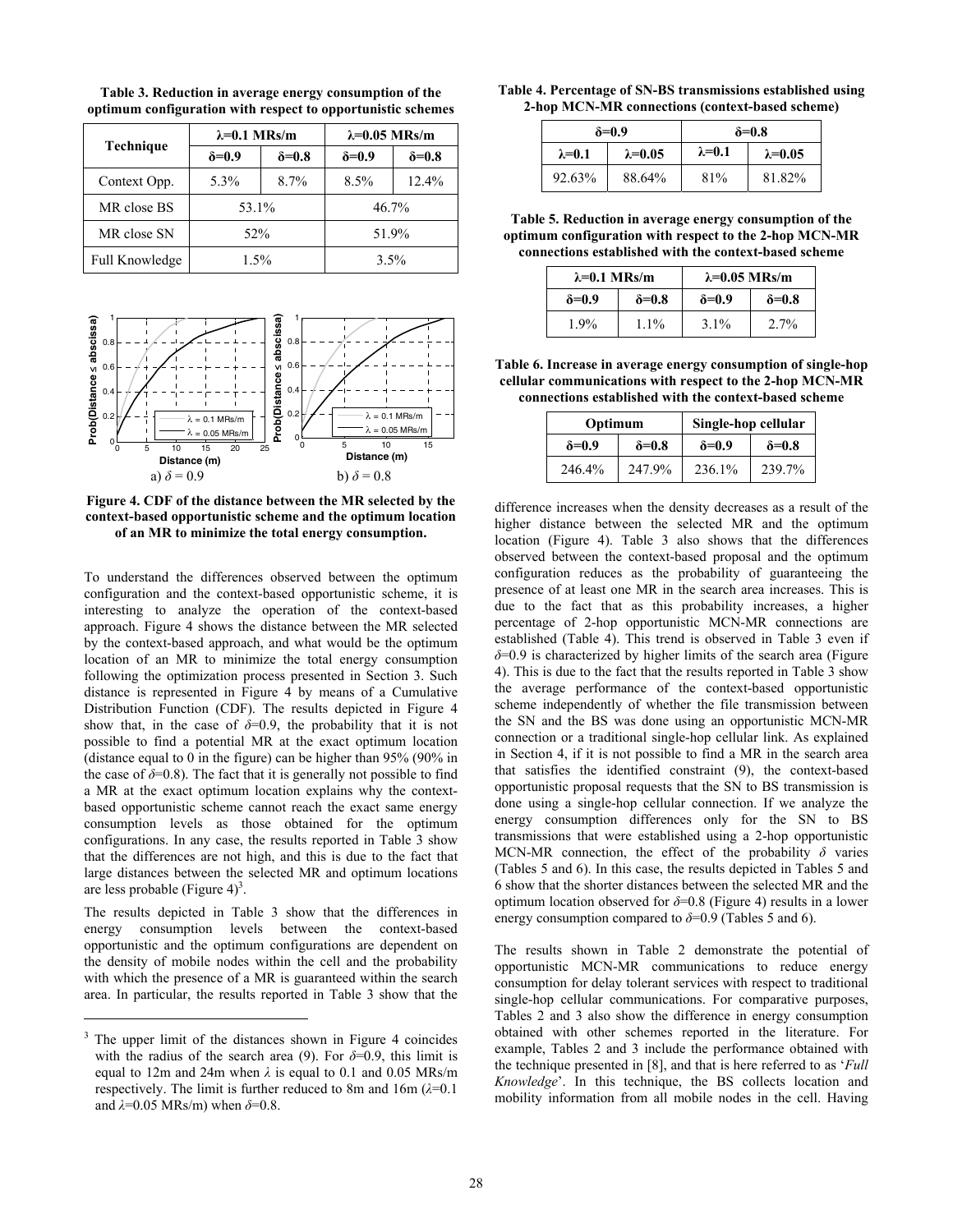complete knowledge of the location and mobility of nodes within a cell, the '*Full Knowledge'* technique can select the MR that minimizes the total energy consumption. The results reported in Table 3 show that the '*Full Knowledge*' technique is the one obtaining the closer energy consumption levels to the optimum configuration. However, it is important noting that the '*Full Knowledge'* technique requires collecting location and mobility information from all MRs in the cell to decide the optimum forwarding path from source to destination. On the other hand, the proposed context-based opportunistic scheme only requires knowing the location of MRs within the defined search area, which significantly reduces the signaling overhead with respect to '*Full Knowledge'*. The signaling overhead is here measured as the number of signaling messages needed to transmit the location of potential MRs. In fact, the conducted experiments have shown that the '*Full Knowledge'* technique increases on average the signaling overhead by a factor of 70 if compared with the proposed context-based opportunistic scheme. This signaling overhead results in additional energy consumption<sup>4</sup>, as well as the use of communication resources or transmission bandwidth.

Tables 2 and 3 also include the energy performance obtained with two additional schemes. In the case of the '*MR close BS*' scheme, the SN selects the MR that provides a higher progress towards the BS [19]. On the other hand, the '*MR close SN*' scheme selects the MR that is closer to SN [20]. Once the MR is selected (independently of whether it is closer to the BS or SN), it is possible to compute the energy consumed in the ad-hoc transmission. For a fair comparison, a similar optimization process to that reported in Section 3 is then conducted for both techniques, but considering only the *Store-Carry and Forward* and the *Cellular tx* processes. This optimization process allows determining the location at which the selected MR should forward the information towards the BS in order to minimize the total energy consumption. In the optimization problem, the time available to transmit the information to the BS is reduced by the time needed for the ad-hoc transmission between SN and the selected MR. The results reported in Table 2 show that both schemes can reduce on average the energy consumption with respect to traditional single-hop cellular transmissions. However, these schemes result in a significant lower energy-efficiency performance with respect to the proposed context-based opportunistic scheme as a result of a selection of the MR that does not take into account the optimum configuration.

Finally, it is interesting to analyze how dependent is the energyefficiency performance and trends as a function of the distance between the source and BS nodes. To this aim, Figures 5 and 6 represent the total energy consumption (in logarithmic scale) as a function of the distance of the SN to the BS for all the compared schemes<sup>5</sup>. The depicted energy consumption corresponds to the energy consumption levels represented in the objective function (1), and that take into account the energy consumed by the P2P transmission, the store-carry and forward process, and the cellular transmission. The results depicted in Figures 5 and 6 show that if the source node is close to the BS, the use of opportunistic MCN-MR communications does not reduce the energy consumption compared to traditional single-hop cellular communications. The

4 These energy consumption levels are not considered in the results reported in Tables 2 and 3 since they were not part of the optimization processes defined in Sections 3 and 4.

-



**Figure 5. Total energy consumption (** $\lambda$ **=0.1 MRs/m,**  $\delta$ **=0.9)** 



**Figure 6. Total energy consumption (** $\lambda$ **=0.05 MRs/m,**  $\delta$ **=0.9)** 

reduction is only present for distances higher than 50m. The results depicted in Figures 5 and 6 clearly show that the contextbased opportunistic proposal can closely follow the energy consumption levels obtained with the optimum configuration and the '*Full Knowledge'* technique, independently of the location of the source node. On the other hand, the energy consumption levels of opportunistic MCN-MR communications increase if the MR is not adequately selected ('*MR close BS'* and '*MR close SN'* schemes). In the case of the '*MR close BS'* scheme, the results illustrated in Figures 5 and 6 show that selecting the MR as close as possible to the BS can significantly increase the energy consumption levels when the SN is close to the BS. This effect is due to the high energy consumption levels experienced in the adhoc transmission between SN and MR.

#### **7. CONCLUSIONS**

This paper has investigated the potential of opportunistic storecarry and forward techniques in MCN-MR networks to improve the energy efficiency for delay tolerant services. The study has focused on a two-hop MCN-MR scenario, and has analytically formulated the energy optimization problem that allows identifying the optimum mobile relay location, and the location at which the relay needs to start forwarding the information to the cellular network. Building from these results, the paper has proposed, for practical implementations, a context-based opportunistic forwarding scheme that searches for potential MRs around the identified optimum location of an MR. The proposed scheme exploits information about the spatial density and distribution of nodes within a cell to define the area where to look

<sup>&</sup>lt;sup>5</sup> Similar trends are observed for  $\delta$ =0.8.